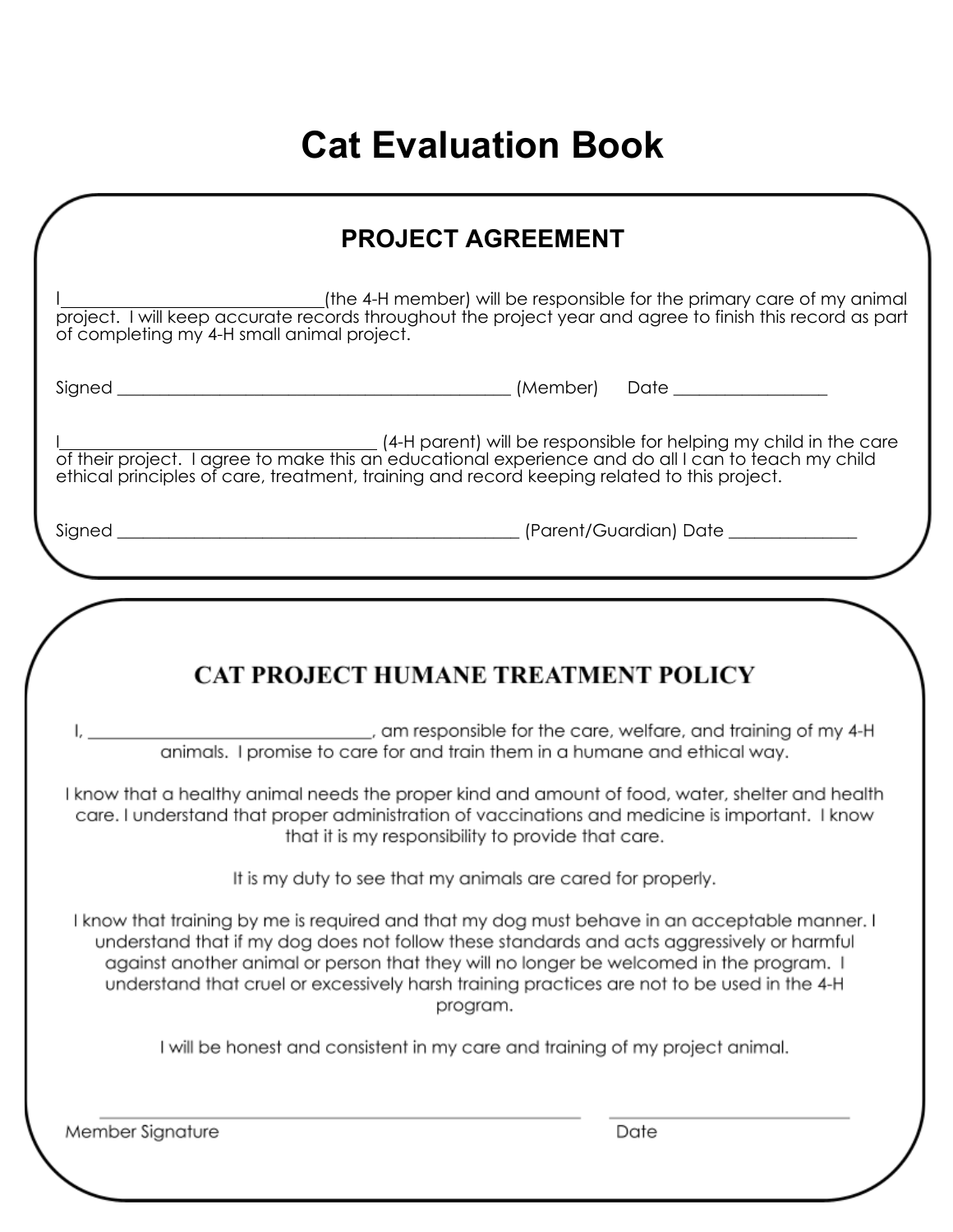# **IMPORTANT NAMES AND CONTACT INFORMATION**

| 4-H Leader             | Phone: |
|------------------------|--------|
| Veterinarian Office:   | Phone: |
| Project Leader         | Phone: |
| Local Extension Office | Phone: |
| Other:                 | Phone: |
| Other:                 | Phone: |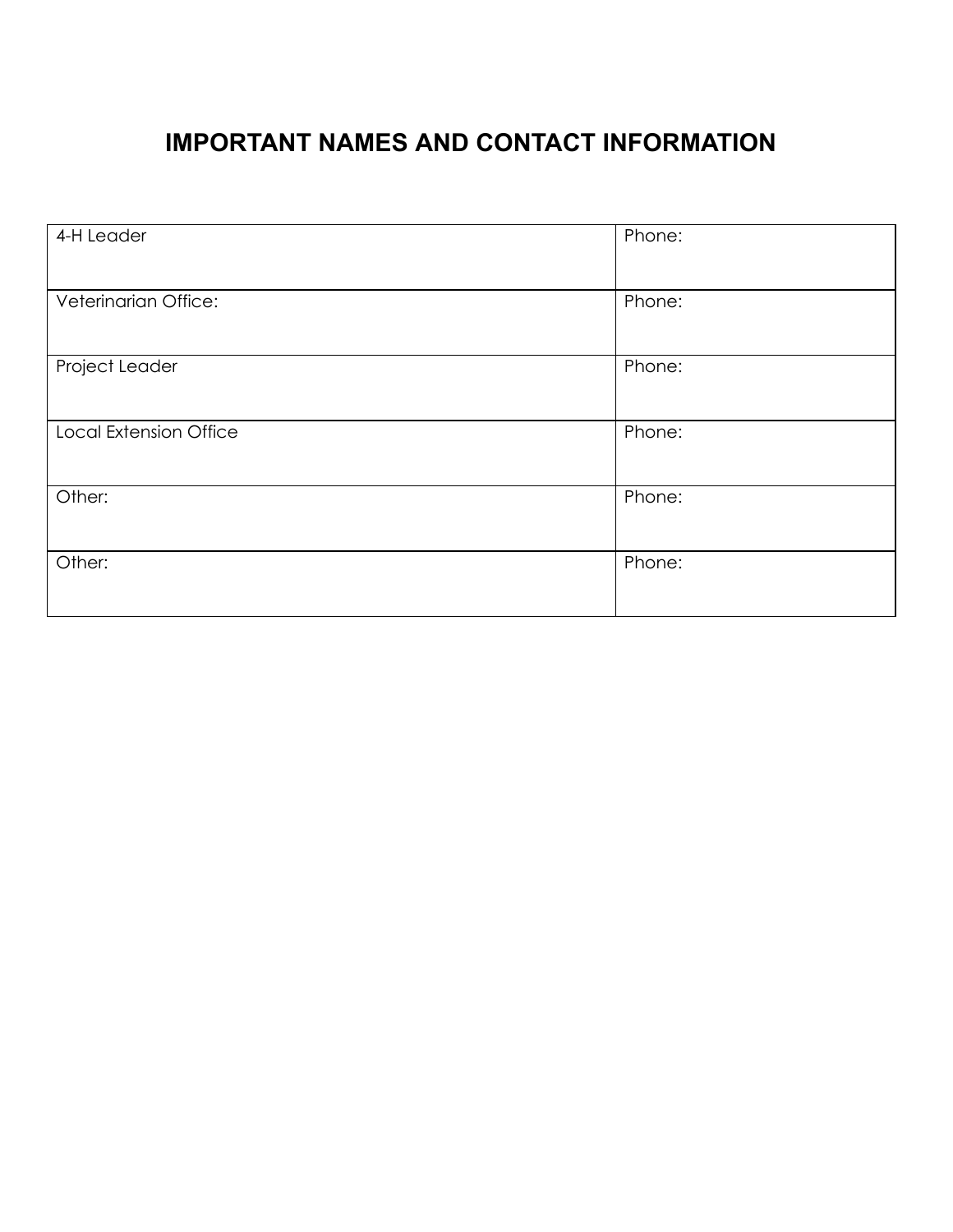# **Cat Identification Page**

(Please fill out identification page for each cat)

Dog Breed: (If mixed, please choose the breed your dog most resembles).

the control of the control of the control of the control of

When did you get your dog? How old were they?

Describe your dog's favorite activities:

Describe your dog's appearance (how they look):

How does your dog learn best? (Treat, Toy, or Praise motivation, etc.)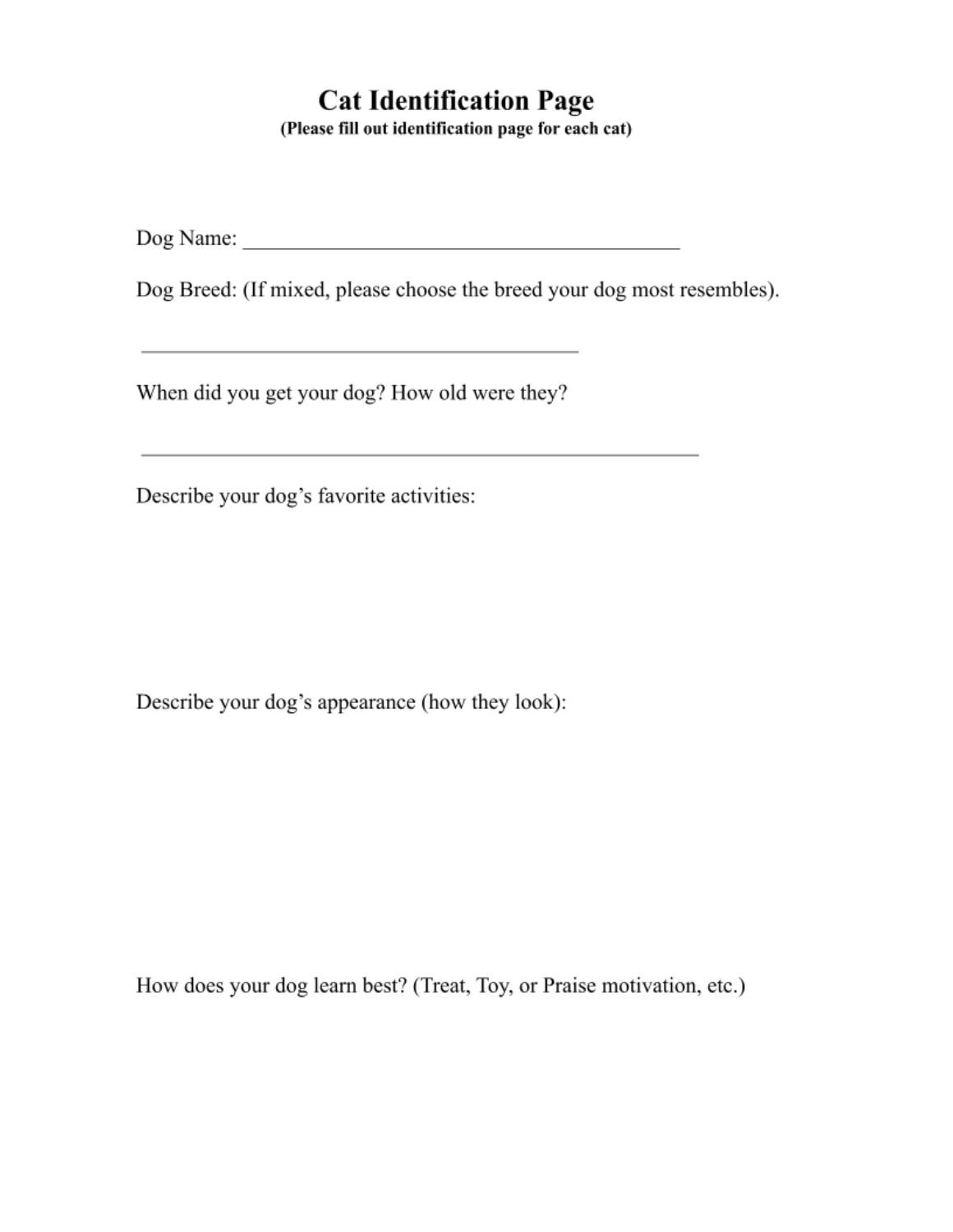# **BODY CONDITION SCORE**

A helpful tool to use when assessing the overall health of an animal is body condition scoring. Body condition scoring is used to assign a value, 1-9 based on defined criteria. Evaluation of an animal's body condition involves both visual examination and palpation of the bone structure, especially the ribs, vertebrae and pelvis. Specific criteria for scoring the body condition of the cat is described below.



**What does the score tell you about the health of your cat(s)?**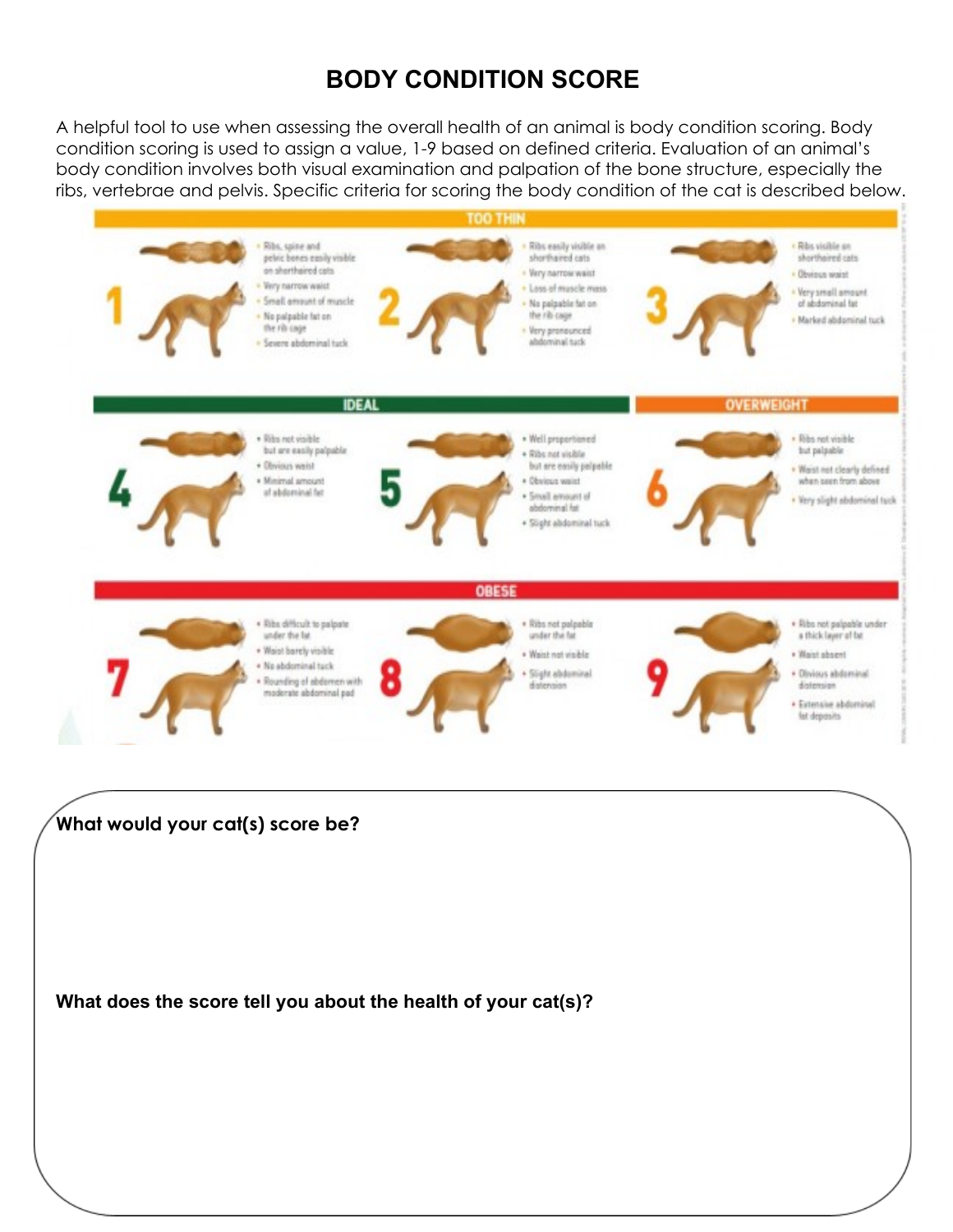# **NUTRITION/FEEDING RECORD**

Answers to the following questions should reflect age and knowledge; older members should give more complete and detailed answers.

#### **(Beginners Age Division are only required to fill out the first two questions, may attach bag label for reference)**

What do you feed your cat(s)? Please include any nutritional supplements that are being given. (Example: brand name and how much).

What is the main ingredient of the food?

How do you know this is a complete and balanced cat food for the maintenance of your cat(s)?

Why is protein a requirement for cats?

Why is it important to have quality animal based protein versus plant based protein?

Why is fat important in a cat's diet?

List at least three foods that should be avoided when feeding your cat(s)?

What other snacks or treats do you give your cat(s)?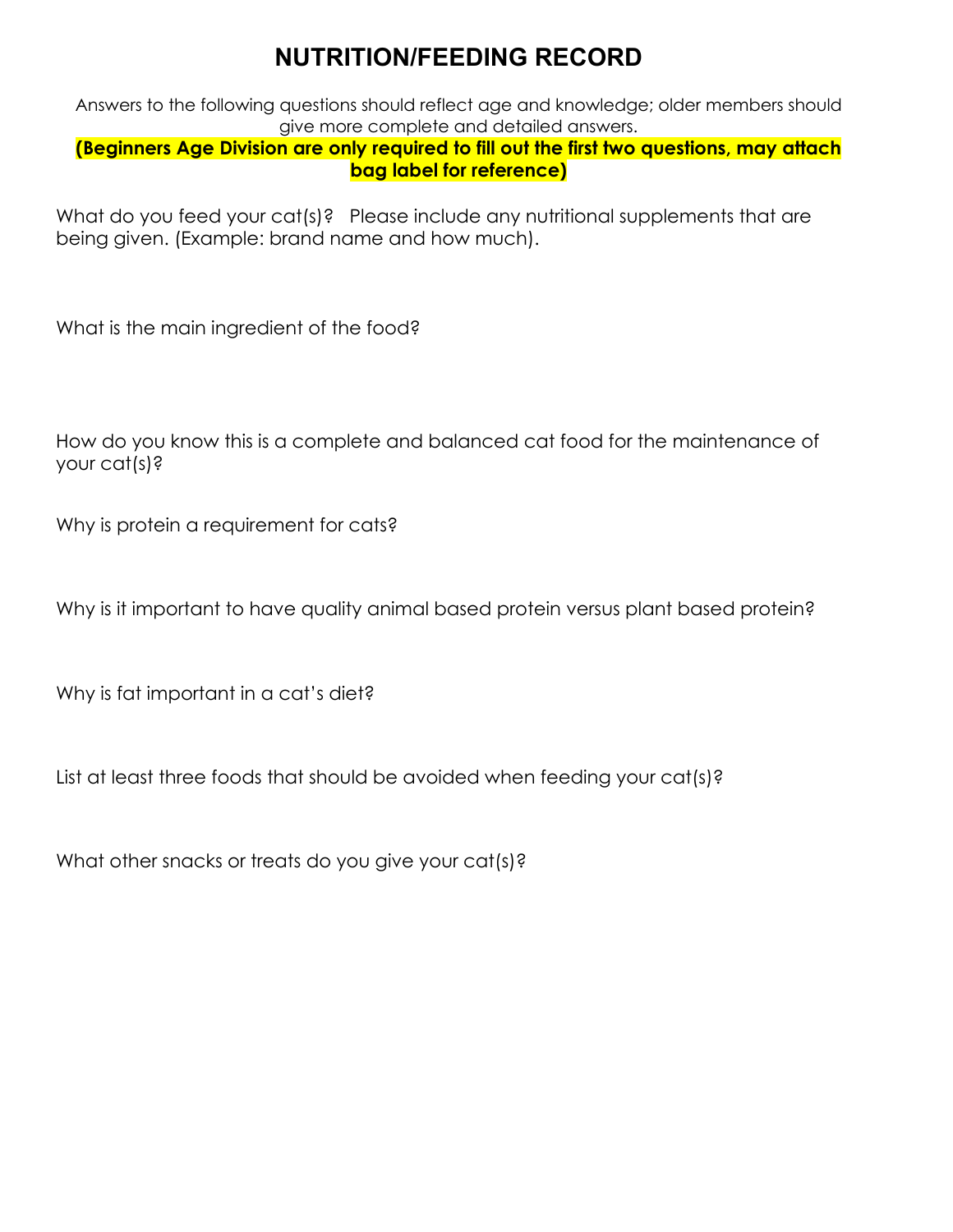### **HEALTH CARE RECORD**

Your cat's health is maintained by regular exercise, good nutrition, care and grooming. Your veterinarian can give vaccinations to prevent disease and can help with sickness, accidents or special problems. Your cat should have the locally required vaccinations, and any other required vaccinations for participating in shows. NOTE: Rabies Vaccination paper as required by State must be attached herein. If your cat(s) do not have current Rabies vaccinations, a written statement from your veterinarian stating why not, MUST be included herein if Rabies vaccination is not current.

Be sure vet costs are recorded on the "Expense Report" section so that you may properly access your project. It is important for the members to understand the costs endured in canine care and ownership.

**Health Care Report**: (record all vet visits, accidents, sickness, treatments and heartworm prevention) these costs should be reported under expenses. **Attach vet records into your book, as a part of record keeping it is important to keep proof of vaccinations, this includes stickers from self-administered vaccinations.**

**(Beginners Should list any visits; however, do not need extensive detail).**

### **Which Vaccines Are Required for Fair?**

(You may abbreviate the combination vaccine).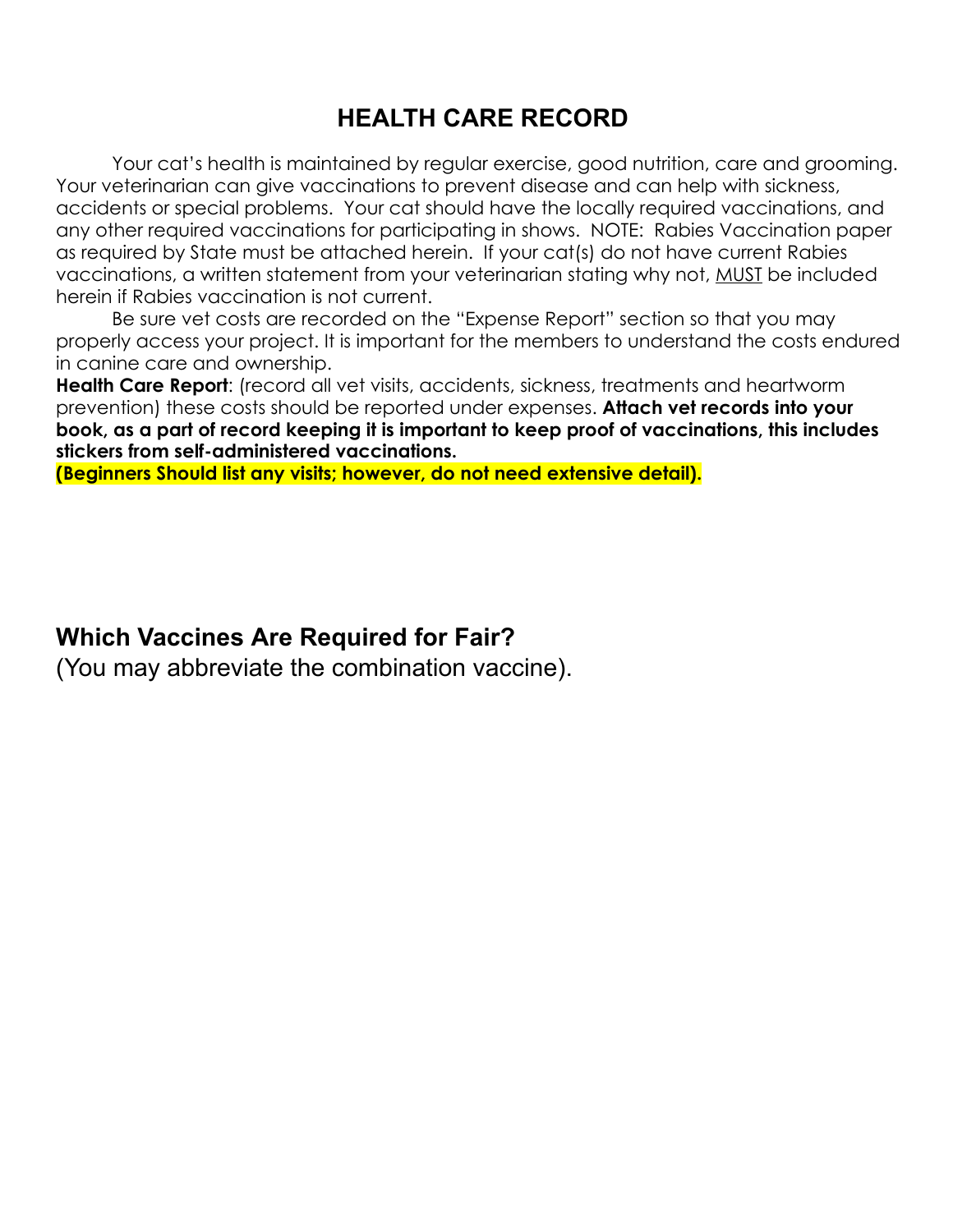### **SUPPLIES AND EQUIPMENT**

*List items (for example: Crate(s), leads, collars, shampoo, toothbrush, etc.) you currently have on hand related to your project on the first day of project.*

|                       | Description and number of item/s | How<br>Many?     | <b>Replacement Value</b> |
|-----------------------|----------------------------------|------------------|--------------------------|
| <b>Example: brush</b> |                                  | $\boldsymbol{2}$ | \$xx.xx                  |
|                       |                                  |                  |                          |
|                       |                                  |                  |                          |
|                       |                                  |                  |                          |
|                       |                                  |                  |                          |
|                       |                                  |                  |                          |
|                       |                                  |                  |                          |
|                       |                                  |                  |                          |
|                       |                                  |                  |                          |
|                       |                                  |                  |                          |
|                       |                                  |                  |                          |
|                       |                                  |                  |                          |
|                       |                                  |                  |                          |
|                       |                                  |                  |                          |
|                       |                                  |                  |                          |
|                       |                                  |                  |                          |
|                       |                                  |                  |                          |
|                       |                                  |                  |                          |
|                       |                                  |                  |                          |
|                       |                                  |                  |                          |
|                       |                                  |                  |                          |
|                       |                                  |                  |                          |
|                       |                                  |                  |                          |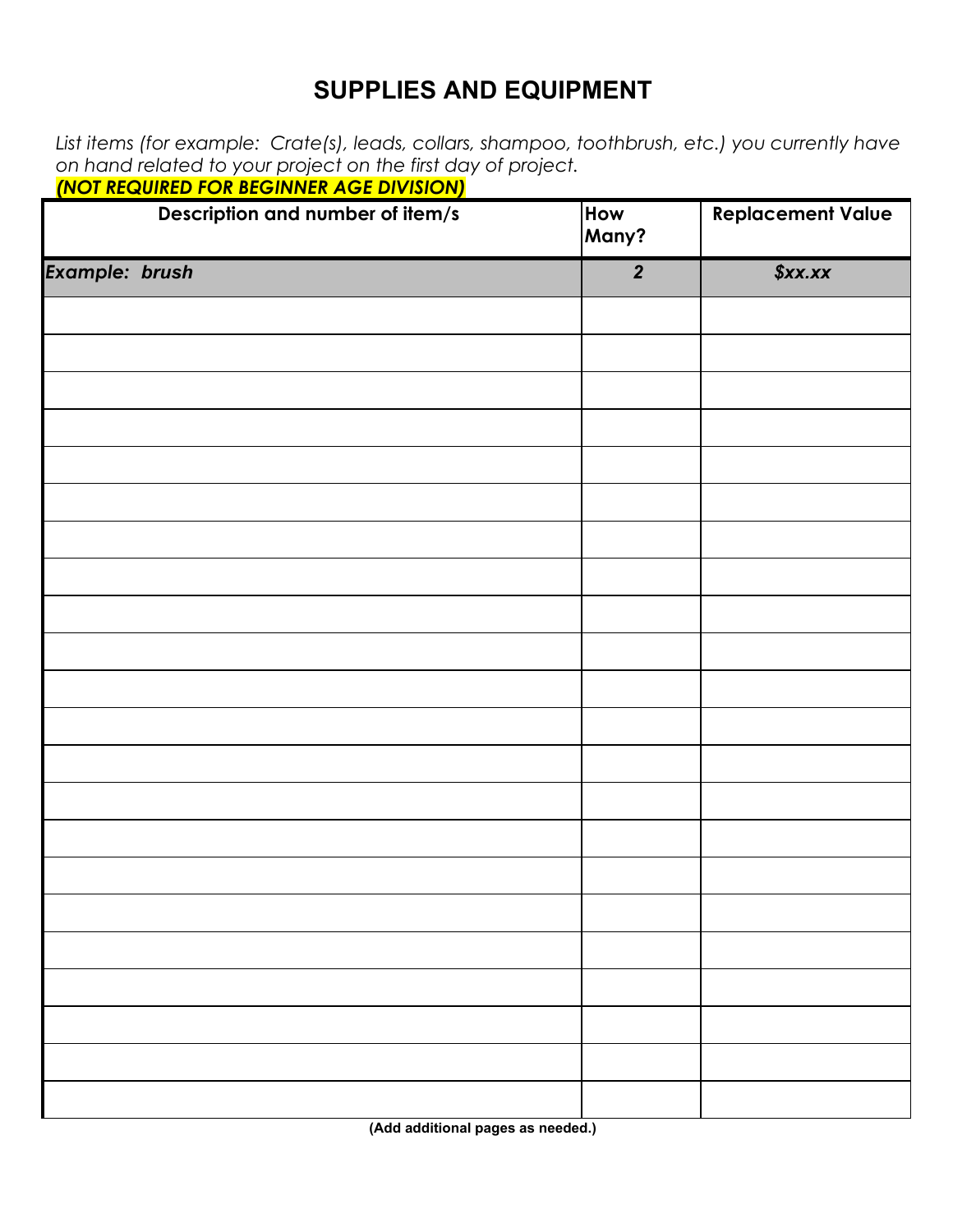# **EXPENSE RECORD**

Record all expenses related to your animal project for the year. Include items such as food, equipment, vet costs, show expenses, grooming items etc.

| (NOT REQUIRED FOR BEGINNER AGE DIVISION) |  |
|------------------------------------------|--|
|                                          |  |

| <b>Date</b>     | <b>Description of item</b><br>Number of<br><b>Items</b>            |                       | Amount  |
|-----------------|--------------------------------------------------------------------|-----------------------|---------|
| <b>Example:</b> | 50 lbs cat food                                                    | 1 bag                 | \$XX.XX |
|                 |                                                                    |                       |         |
|                 |                                                                    |                       |         |
|                 |                                                                    |                       |         |
|                 |                                                                    |                       |         |
|                 |                                                                    |                       |         |
|                 |                                                                    |                       |         |
|                 |                                                                    |                       |         |
|                 |                                                                    |                       |         |
|                 |                                                                    |                       |         |
|                 |                                                                    |                       |         |
|                 |                                                                    |                       |         |
|                 |                                                                    |                       |         |
|                 |                                                                    |                       |         |
|                 |                                                                    |                       |         |
|                 |                                                                    |                       |         |
|                 |                                                                    |                       |         |
|                 |                                                                    |                       |         |
|                 | <b>Total Mileage Expenses</b><br>(taken from Activity Log page 13) |                       |         |
|                 |                                                                    | <b>Total Expenses</b> |         |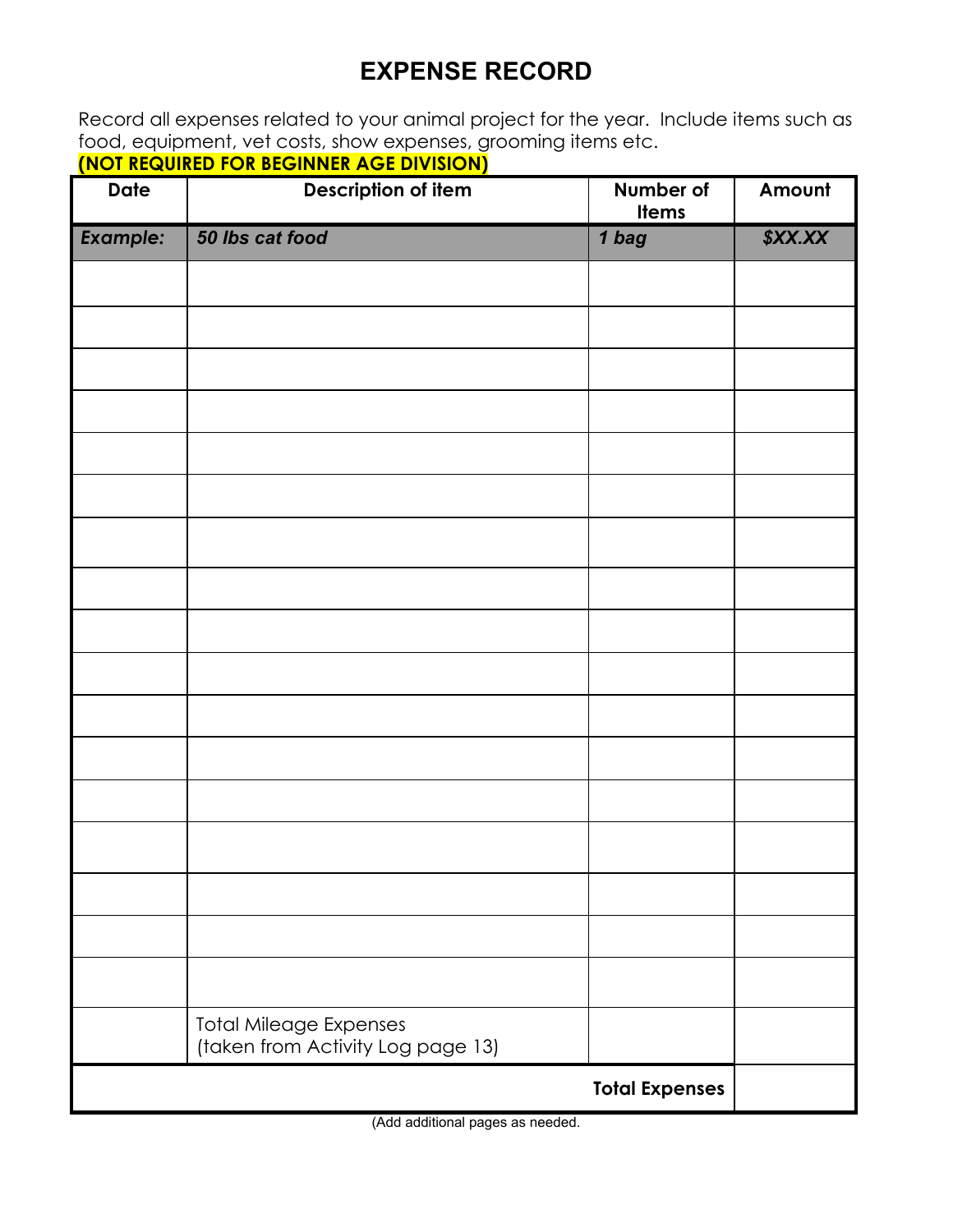### **INCOME**

Record all income that is earned by member and used in the care of equipment needed for their project cat(s). Include any show/award premiums at local County Cat Shows and winnings from other venues. List chores for family or others that you do to help pay back for the cost of care for your cat. If money is earned doing any chore, that amount needs to be listed. If no money is earned for doing any chore or premium, be sure to write "N/A" on the space under "Amount".

| <b>Date</b> | Describe income source or chores | Amount |
|-------------|----------------------------------|--------|
|             |                                  |        |
|             |                                  |        |
|             |                                  |        |
|             |                                  |        |
|             |                                  |        |
|             |                                  |        |
|             |                                  |        |
|             |                                  |        |
|             |                                  |        |
|             |                                  |        |
|             |                                  |        |
|             |                                  |        |
|             |                                  |        |
|             |                                  |        |
|             |                                  |        |
|             | Total                            |        |

(Add additional pages as needed.)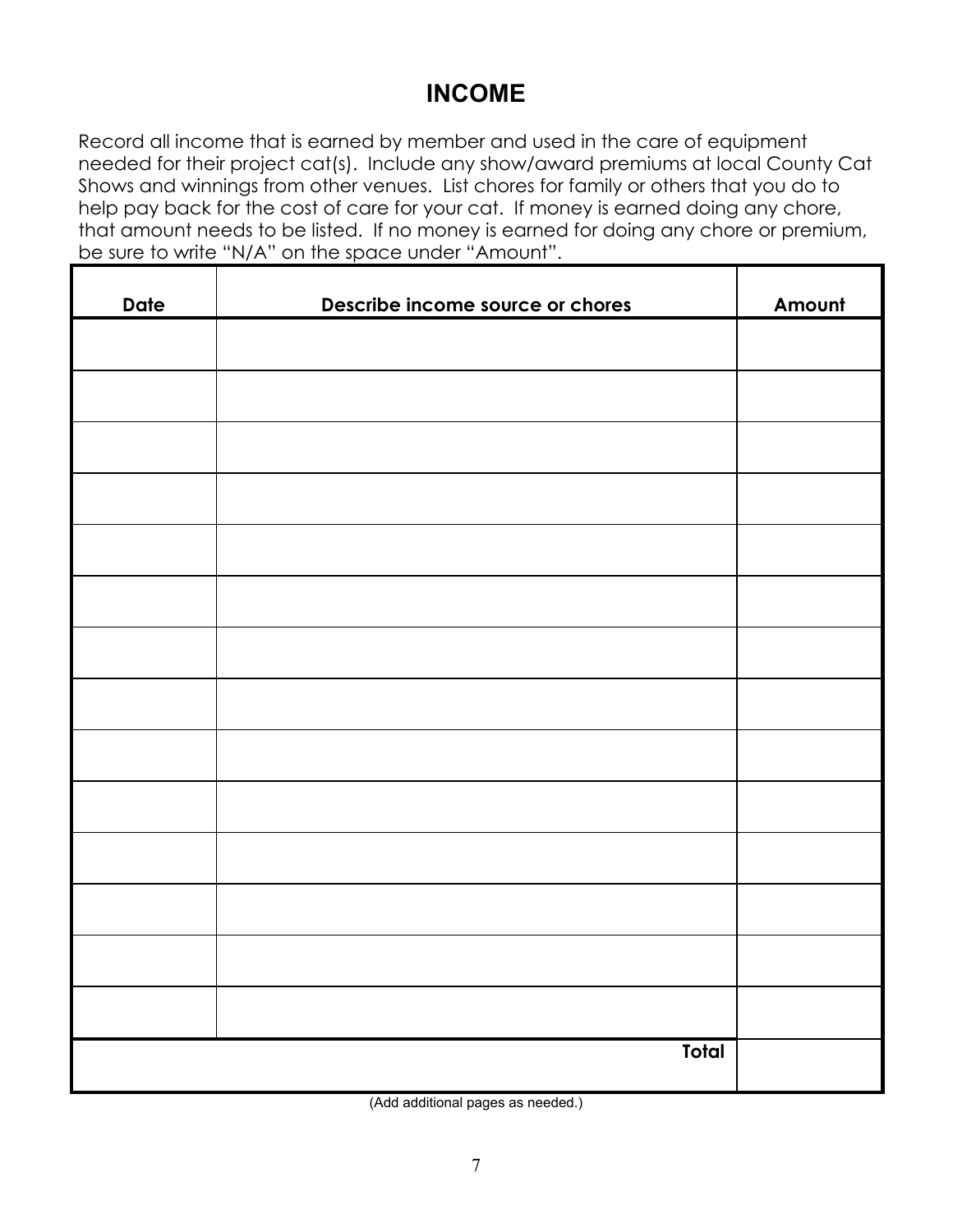# **SHOW/EVENT LOG**

List all show or exhibition activities including non-4-H events that you and your cat participated in. Attach score sheets to help record your progress.

| Date<br>mm/dd/yy | Cat(s)<br><b>Name</b> | Event<br>(fun show, fair, etc.) | <b>Class Name</b> | Number<br>in Class | Score | Placing |
|------------------|-----------------------|---------------------------------|-------------------|--------------------|-------|---------|
|                  |                       |                                 |                   |                    |       |         |
|                  |                       |                                 |                   |                    |       |         |
|                  |                       |                                 |                   |                    |       |         |
|                  |                       |                                 |                   |                    |       |         |
|                  |                       |                                 |                   |                    |       |         |
|                  |                       |                                 |                   |                    |       |         |
|                  |                       |                                 |                   |                    |       |         |
|                  |                       |                                 |                   |                    |       |         |
|                  |                       |                                 |                   |                    |       |         |
|                  |                       |                                 |                   |                    |       |         |
|                  |                       |                                 |                   |                    |       |         |
|                  |                       |                                 |                   |                    |       |         |
|                  |                       |                                 |                   |                    |       |         |
|                  |                       |                                 |                   |                    |       |         |
|                  |                       |                                 |                   |                    |       |         |
|                  |                       |                                 |                   |                    |       |         |
|                  |                       |                                 |                   |                    |       |         |
|                  |                       |                                 |                   |                    |       |         |
|                  |                       |                                 |                   |                    |       |         |
|                  |                       |                                 |                   |                    |       |         |
|                  |                       |                                 |                   |                    |       |         |
|                  |                       |                                 |                   |                    |       |         |
|                  |                       |                                 |                   |                    |       |         |
|                  |                       |                                 |                   |                    |       |         |
|                  |                       |                                 |                   |                    |       |         |

(Add additional pages as needed.)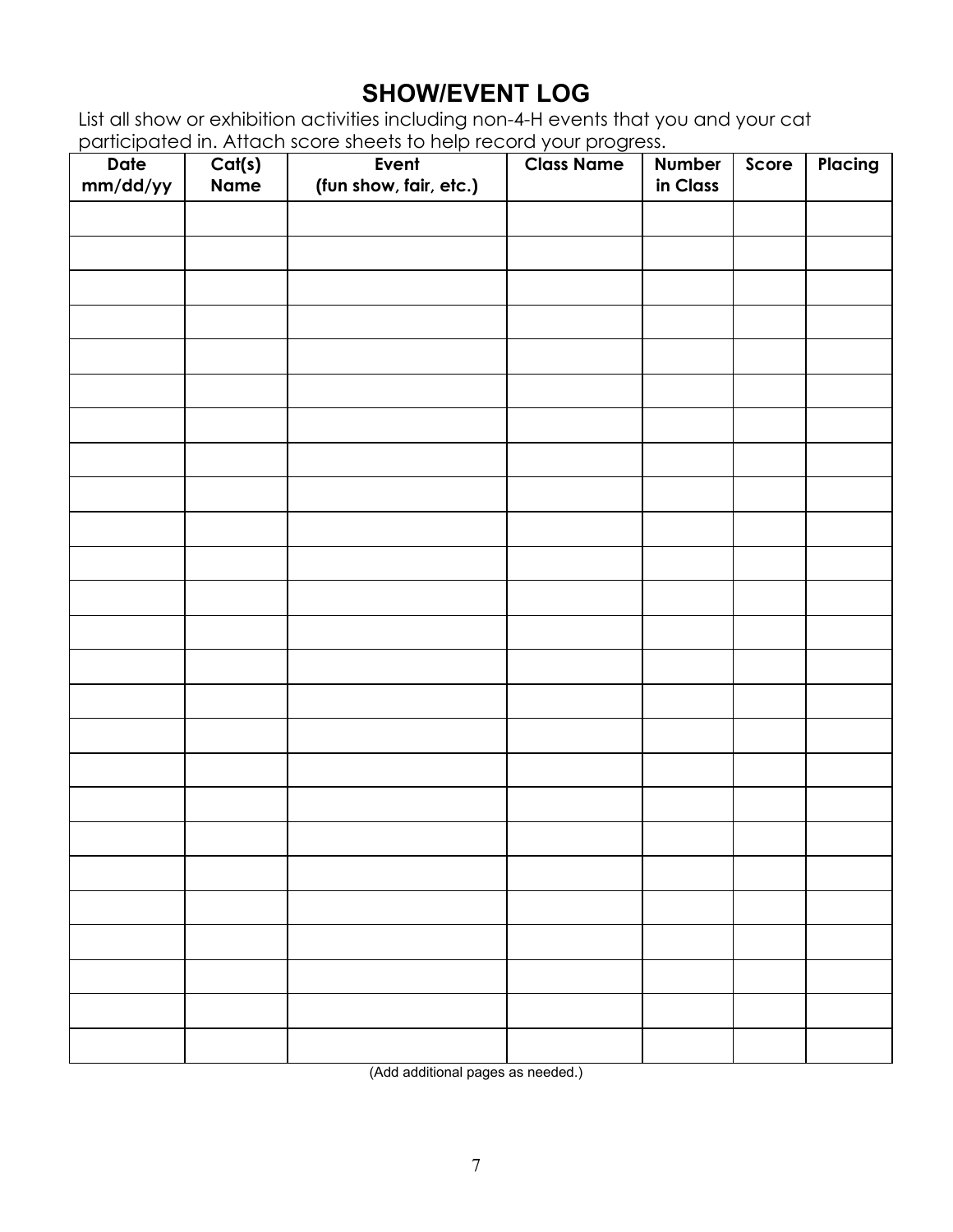# **ACTIVITY LOG/ LEARNING EXPERIENCES**

List all cat specific activities whether 4-H or other (for example: Hunting, Tracking, Lure Coursing, etc.) that you have participated in. List Demonstrations, Community Service, Trainings, Meetings, Shows. Please keep your descriptions brief: describe the activity and what experiences you learned, good or bad.

| <b>Date</b>        | <b>Type of Activity</b>  | What did you learn or do?                                                                               | Mileage |
|--------------------|--------------------------|---------------------------------------------------------------------------------------------------------|---------|
| Examples:<br>May 1 | <b>Community Service</b> | <b>Cleaned fairgrounds for spring show</b>                                                              | XX      |
| $7 - 13$           | <b>Demonstration</b>     | Clipping my cat's toe nails<br>Speaking in front of a group                                             | XX      |
| July 22            | <b>Cat Shows</b>         | Judged explained to me a couple of<br>handling errors that I was doing so<br>that I could correct them. | XX      |
|                    |                          |                                                                                                         |         |
|                    |                          |                                                                                                         |         |
|                    |                          |                                                                                                         |         |
|                    |                          |                                                                                                         |         |
|                    |                          |                                                                                                         |         |
|                    |                          |                                                                                                         |         |
|                    |                          |                                                                                                         |         |
|                    |                          |                                                                                                         |         |
|                    |                          |                                                                                                         |         |
|                    |                          |                                                                                                         |         |
|                    |                          |                                                                                                         |         |
|                    |                          |                                                                                                         |         |
|                    |                          |                                                                                                         |         |
|                    |                          |                                                                                                         |         |
|                    |                          |                                                                                                         |         |
|                    |                          |                                                                                                         |         |
|                    |                          |                                                                                                         |         |
|                    |                          |                                                                                                         |         |

(Add additional pages as needed.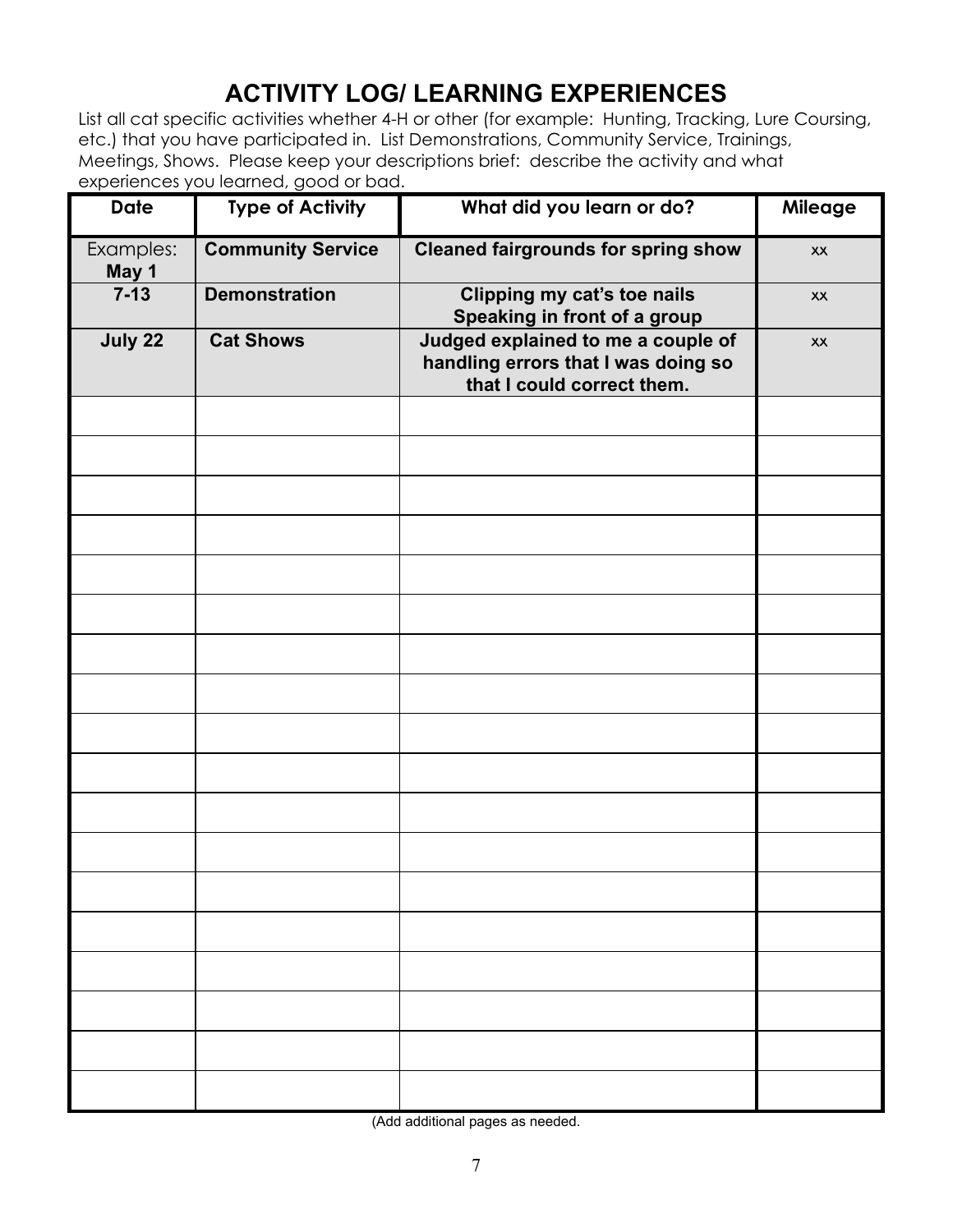# **CAT TRAINING EVALUATION LOG**

Record your cat's training level in each class the cat is participating in. List each exercise and evaluate your cat's ability. Also include non-4-H activities you are involved (i.e., herding, tracking etc.). **Have an adult leader or parent help you evaluate your cat. Fill one training evaluation log for each cat.** Please make sure all classes that you are involved in are listed in this log.

|                                   | <b>Beginning Date:</b> |                         | <b>Ending Date:</b>  |                  |                           |                      |
|-----------------------------------|------------------------|-------------------------|----------------------|------------------|---------------------------|----------------------|
| <b>Cat's Name:</b>                | Need to<br>Learn       | Does<br>Ok              | <b>Does</b><br>Great | Need to<br>Learn | <b>Does</b><br>Ok         | <b>Does</b><br>Great |
| Example: Sub Novice - On<br>Leash |                        | $\overline{\mathbf{X}}$ |                      |                  | $\pmb{\mathsf{X}}$        |                      |
| Figure 8 on leash                 | $\pmb{\mathsf{X}}$     |                         |                      |                  | $\boldsymbol{\mathsf{X}}$ |                      |
|                                   |                        |                         |                      |                  |                           |                      |
|                                   |                        |                         |                      |                  |                           |                      |
|                                   |                        |                         |                      |                  |                           |                      |
|                                   |                        |                         |                      |                  |                           |                      |
|                                   |                        |                         |                      |                  |                           |                      |
|                                   |                        |                         |                      |                  |                           |                      |
|                                   |                        |                         |                      |                  |                           |                      |
|                                   |                        |                         |                      |                  |                           |                      |
|                                   |                        |                         |                      |                  |                           |                      |
|                                   |                        |                         |                      |                  |                           |                      |
|                                   |                        |                         |                      |                  |                           |                      |
|                                   |                        |                         |                      |                  |                           |                      |
|                                   |                        |                         |                      |                  |                           |                      |
|                                   |                        |                         |                      |                  |                           |                      |
|                                   |                        |                         |                      |                  |                           |                      |
|                                   |                        |                         |                      |                  |                           |                      |
|                                   |                        |                         |                      |                  |                           |                      |
|                                   |                        |                         |                      |                  |                           |                      |
|                                   |                        |                         |                      |                  |                           |                      |
|                                   |                        |                         |                      |                  |                           |                      |
|                                   |                        |                         |                      |                  |                           |                      |
|                                   |                        |                         |                      |                  |                           |                      |
|                                   |                        |                         |                      |                  |                           |                      |

(Add additional pages as needed.)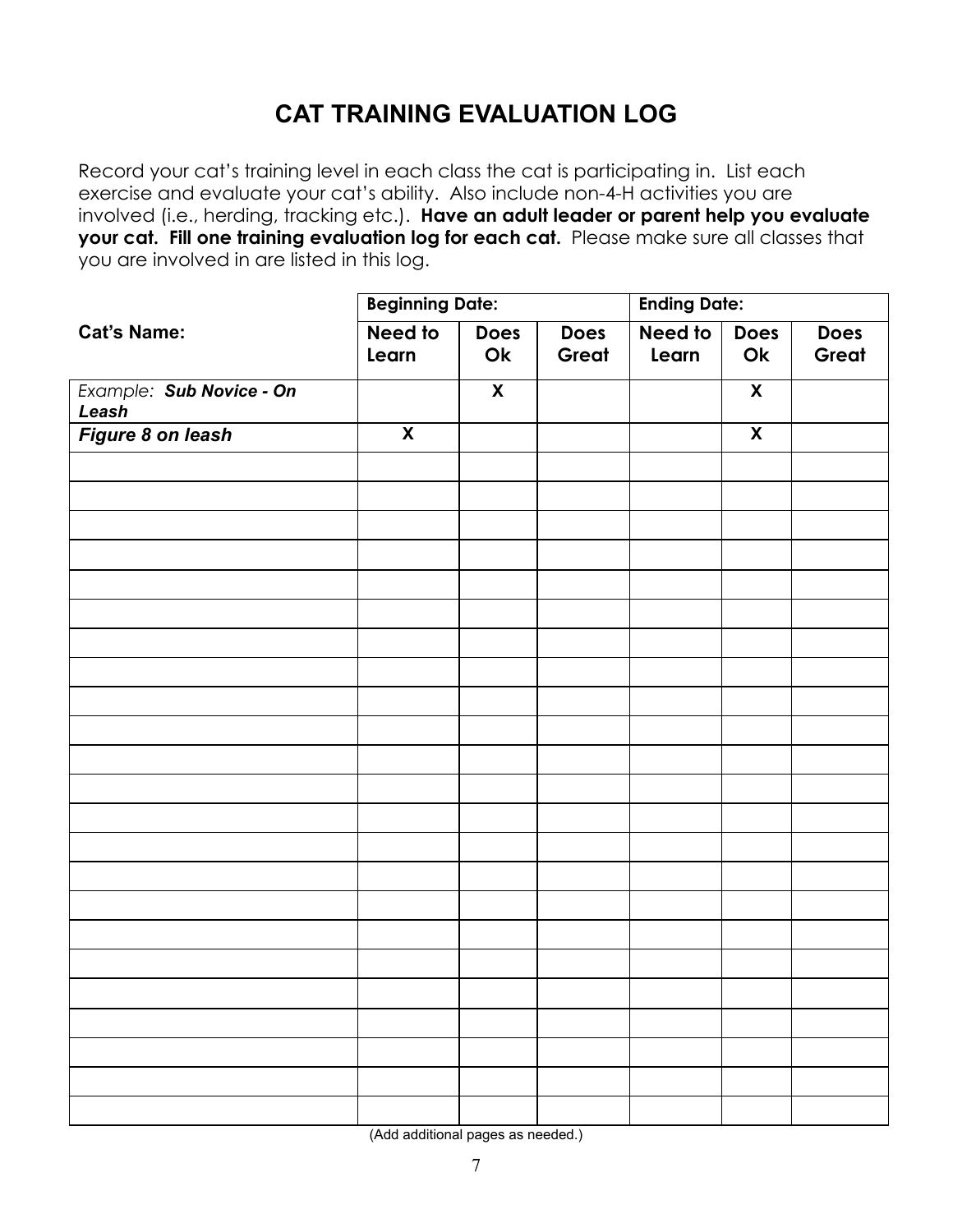### **GOAL EVALUATION**

Goals help you to achieve more when you review them each year. At the End of the year, answer the following questions. Please list steps you can use to accomplish goals. You may write these on an additional page. **(Beginners can simply state their goal and if it has been completed or not).**

#### **Project Goal # 1**

Did you accomplish this goal?

Did you use the steps you listed to accomplish this goal? If you used more steps than you listed, please detail those below

If you did accomplish your goal, how will it help you in the future?

If you did not, what can you do differently to accomplish this?

#### **Personal Goal #1**

Did you accomplish this goal?

Did you use the steps you listed to accomplish this goal? If you used more steps than you listed, please detail those below

If you did accomplish your goal, how will it help you in the future?

If you did not, what can you do differently to accomplish this?

#### **Service Goal #1**

Did you accomplish this goal?

Did you use the steps you listed to accomplish this goal? If you used more steps than you listed, please detail those below

If you did accomplish your goal, how will it help you in the future?

If you did not, what can you do differently to accomplish this?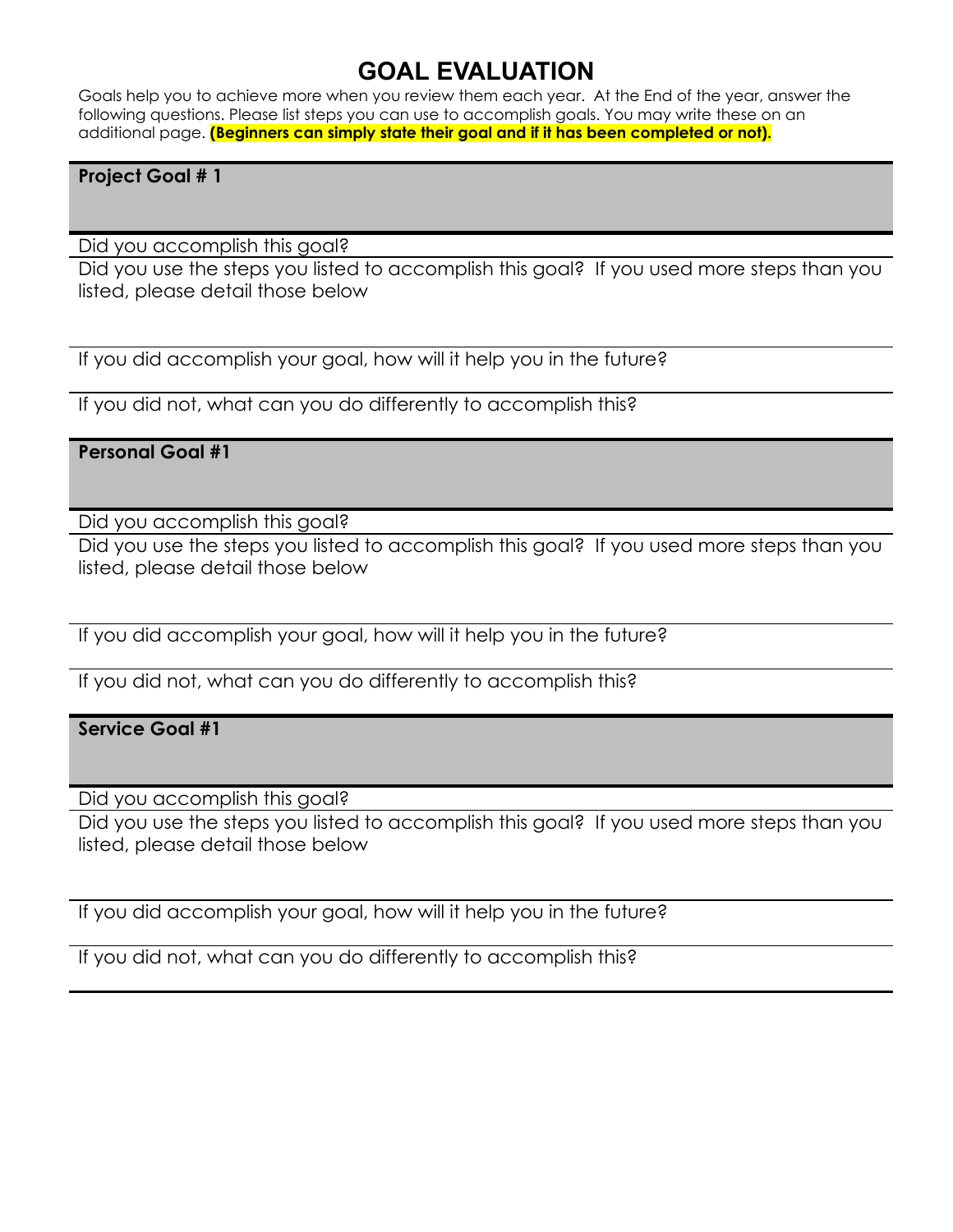# **MY FAIR or 4-H STORY**

This story is meant to be fluid; this means that you may add to it each year or every three years as you move up in age division. Please keep old stories, as all information in this book. The purpose is to show you and your cats' progress.

This story is NOT restricted to the Cat Program, your 4-H Story will appear on many scholarship and award applications, here is your chance to draft your story in advance!

#### **Length and Format Guidelines**

You can type or hand-write your story. If you hand-write the story, use ink on lined white notebook paper. If typed, use plain white paper 12 point font and Times New Roman or Similar font.

Leave wide enough margins so the story can be read if inserted into a report cover.

Length of Story: recommended minimum of 2 page. (One paragraph for beginners).

Story can be single or double-spaced as long as it does not exceed three pages.

Be sure to use proper grammar and sentence structure. Edit your story when finished and use spell check if available. Have someone else read your story to help in your editing process.

#### **Please use these questions to help write your story:**

Why did you choose this project?

What did you learn?

Did you learn what you had hoped to learn?

Did anyone help you and how did they help you?

What did you like the best about your project?

What would you do differently if you were to do it again?

What is your favorite thing about this project or being a 4-H member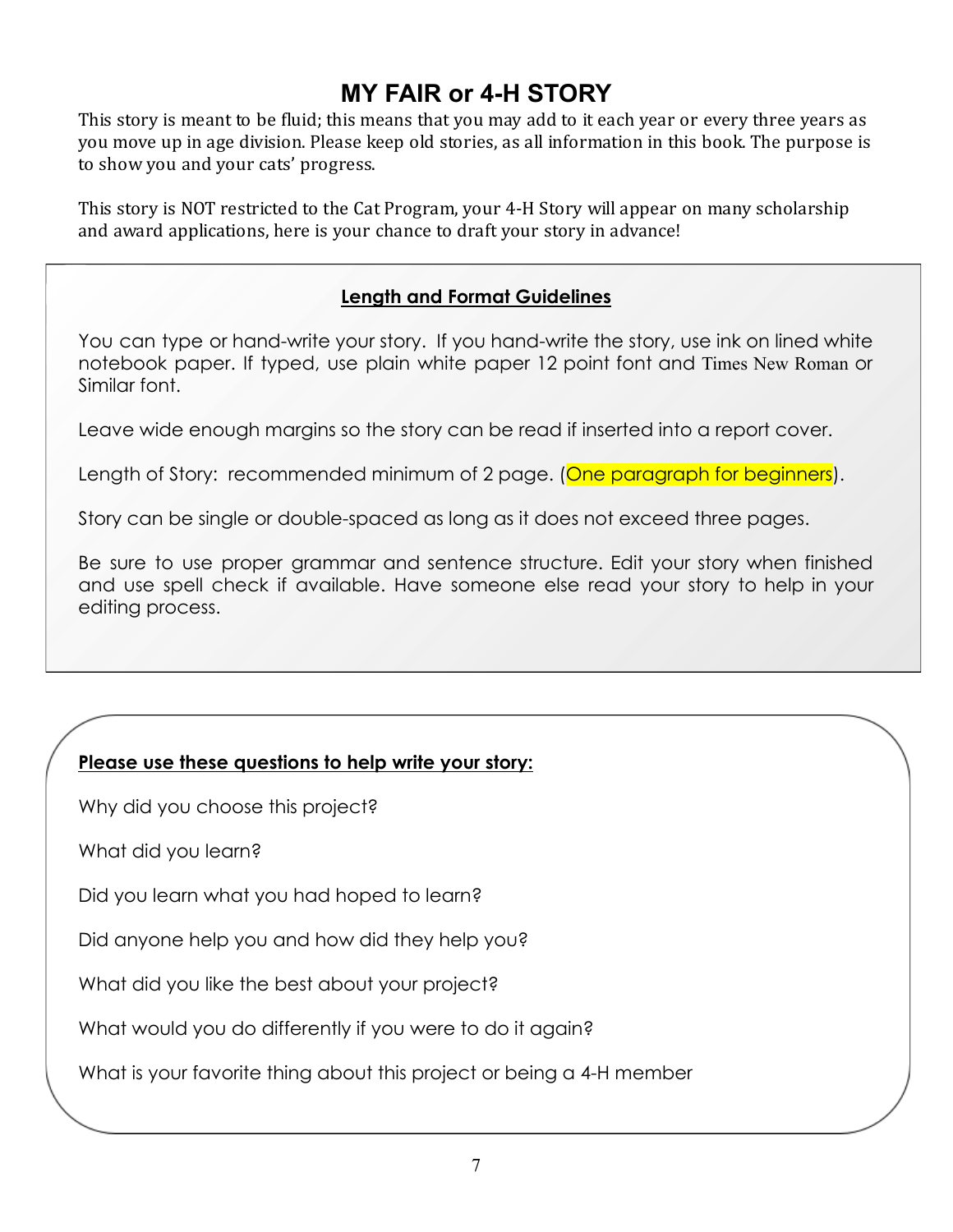# **PHOTOGRAPHS FROM YOUR CAT PROJECT**

A minimum of one photo of you and your cat is required. Additional pages may be added, scrapbook format is acceptable but not required. **LIMIT PHOTOS TO THE CAT PROJECT OR ACTIVITIES ONLY**